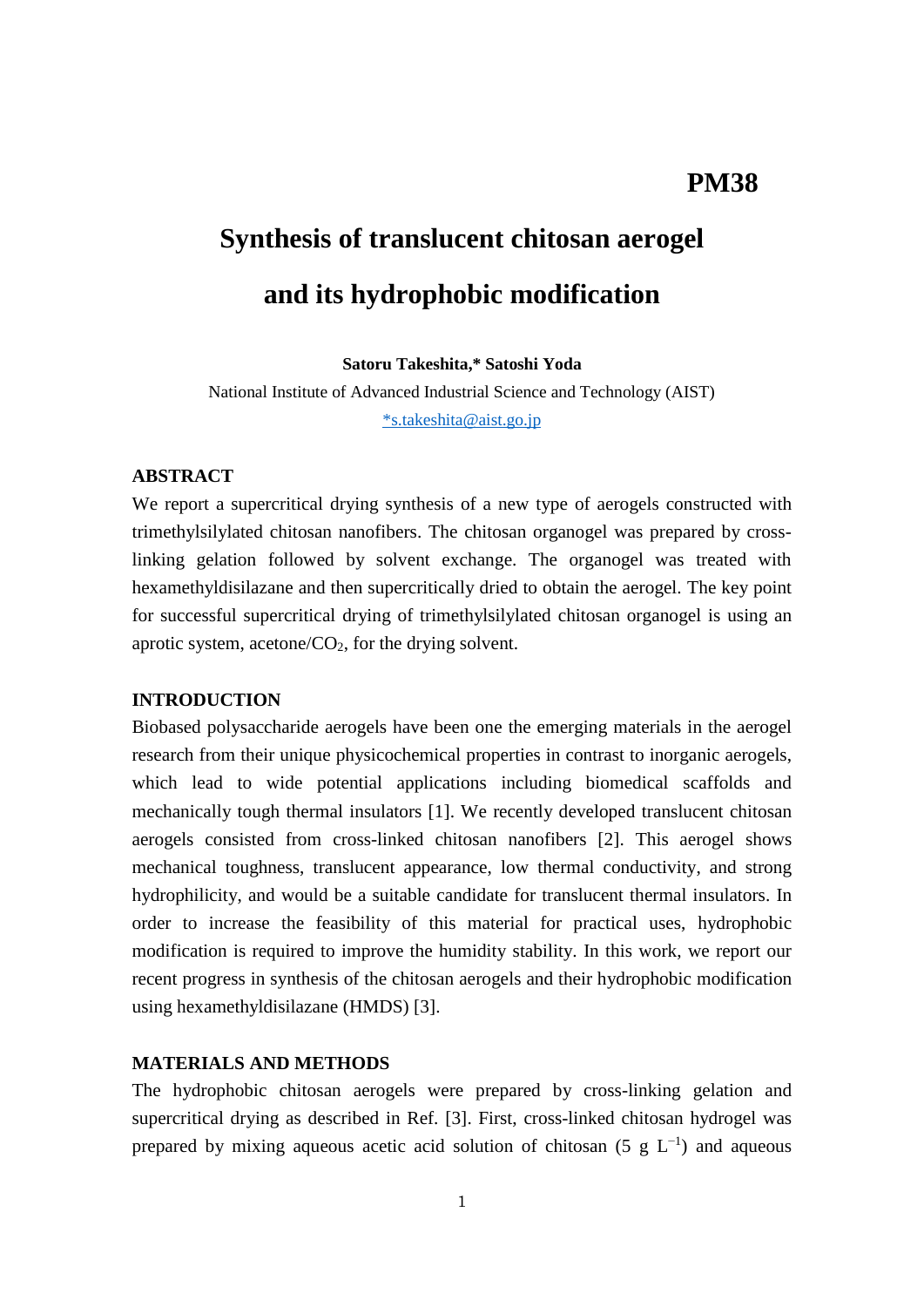formaldehyde solution (36.5 wt%) at the volume fraction of chitosan : formaldehyde = 4 : 1 and aged at 60 °C overnight. The obtained hydrogel was solvent exchanged by immersing in methanol for 2 days and then in acetone for 2 days with a constant change of the solvent. After the solvent exchange, the chitosan organogel was treated in HMDS/acetone solution with a certain HMDS concentration, 0–20 vol%, to obtain trimethylsilylated chitosan organogel. Finally, the trimethylsilylated organogel was washed in acetone at least in 2 days and then supercritically dried in acetone/ $CO<sub>2</sub>$  system to obtain the aerogel. For comparison purpose, we also prepared aerogels by using methanol as a washing solvent and methanol/ $CO<sub>2</sub>$  system for supercritical drying solvent.

#### **RESULS AND DISCUSSION**

As shown in FT-IR spectra in Fig. 1, the aerogel prepared by acetone/ $CO<sub>2</sub>$  supercritical drying shows the characteristic peaks from Si–C vibrations at 1253, 867, and 843 cm<sup>-1</sup> and CH<sub>3</sub> bending at 754 cm<sup>-1</sup> [4]. On the other hand, these peaks completely disappear in the aerogel prepared by methanol/CO<sub>2</sub> supercritical drying. In contrast to HMDS-treated silica aerogels, the trimethylsilyl groups introduced on OH groups of chitosan chains are not stable in acidic environments such as  $CO<sub>2</sub>/alcohol$  under high pressure [5]. Judging from these results, an aprotic system, such as acetone/ $CO<sub>2</sub>$ , is necessary as the supercritical drying solvent of trimethylsilylated chitosan aerogels.



Figure 1. FT-IR spectra of samples supercritically dried in (left) methanol/CO<sub>2</sub> and (right) acetone/CO<sub>2</sub> systems (a) before and (b) after the supercritical drying. HMDS concentrations: (left) 20 vol% and (right) 0.5 vol%. Right figure is adapted from Ref. [3] with permission from The Royal Society of Chemistry.

According to SEM observation, the trimethylsilylated chitosan aerogels prepared in acetone/CO<sub>2</sub> system consist of three-dimensional networks of chitosan nanofibers, which